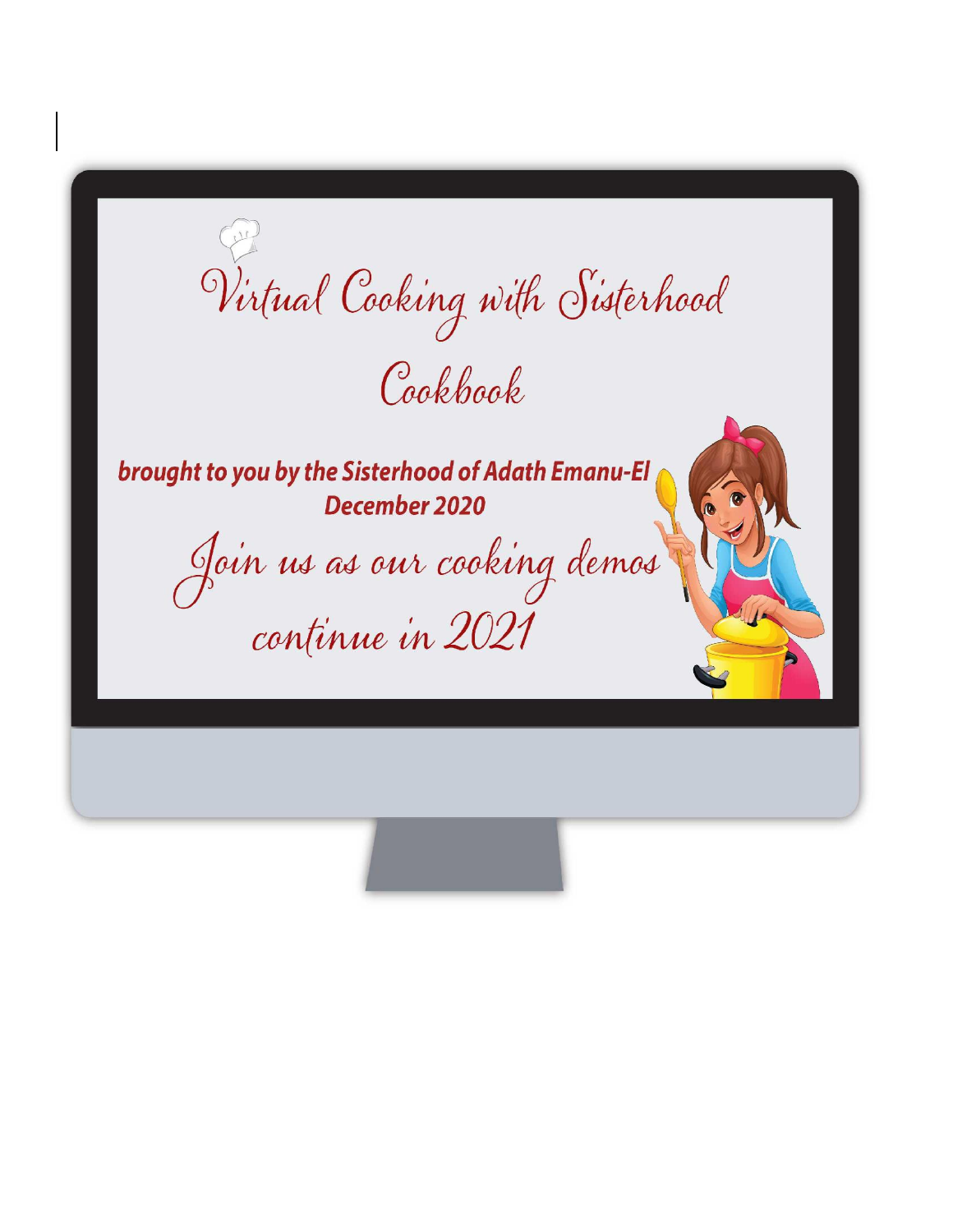

# SISTERHOOD OF ADATH EMANU-EL



#### **DEDICATION**

Sisterhood had to adapt its programming to meet the unprecedented challenges of 2020 due to the COVID-19 pandemic. One result was our virtual cooking demonstrations—the *Cooking with Chef… Series*. cookbook is dedicated to the Sisterhood of Adath Emanu-El chefs who generously and enthusiastically volunteered to teach their "sisters" how to make some of their favorite dishes in their own kitchens While these cooking lessons have served as a delightful way to learn new recipes, they have also proven to be a wonderful way to regularly come together as an Adath community amidst all the "social distancing" requirements. And you don't even have to cook to have fun!

We are proud to share these delicious recipes with you from our Sisterhood chefs of 2020. A special thank you to each and every one of you who welcomed us virtually into your kitchens this past year:

- Karen Federman-Ellner
- **Tess Ianni**
- **Judy Marcus**
- **Mindy Miller**
- Diane Singer
- **Joan Treske**

Our *Cooking with… Series* looks forward to continuing with more cooking demonstrations in January, 2021.

#### Bon Appétit!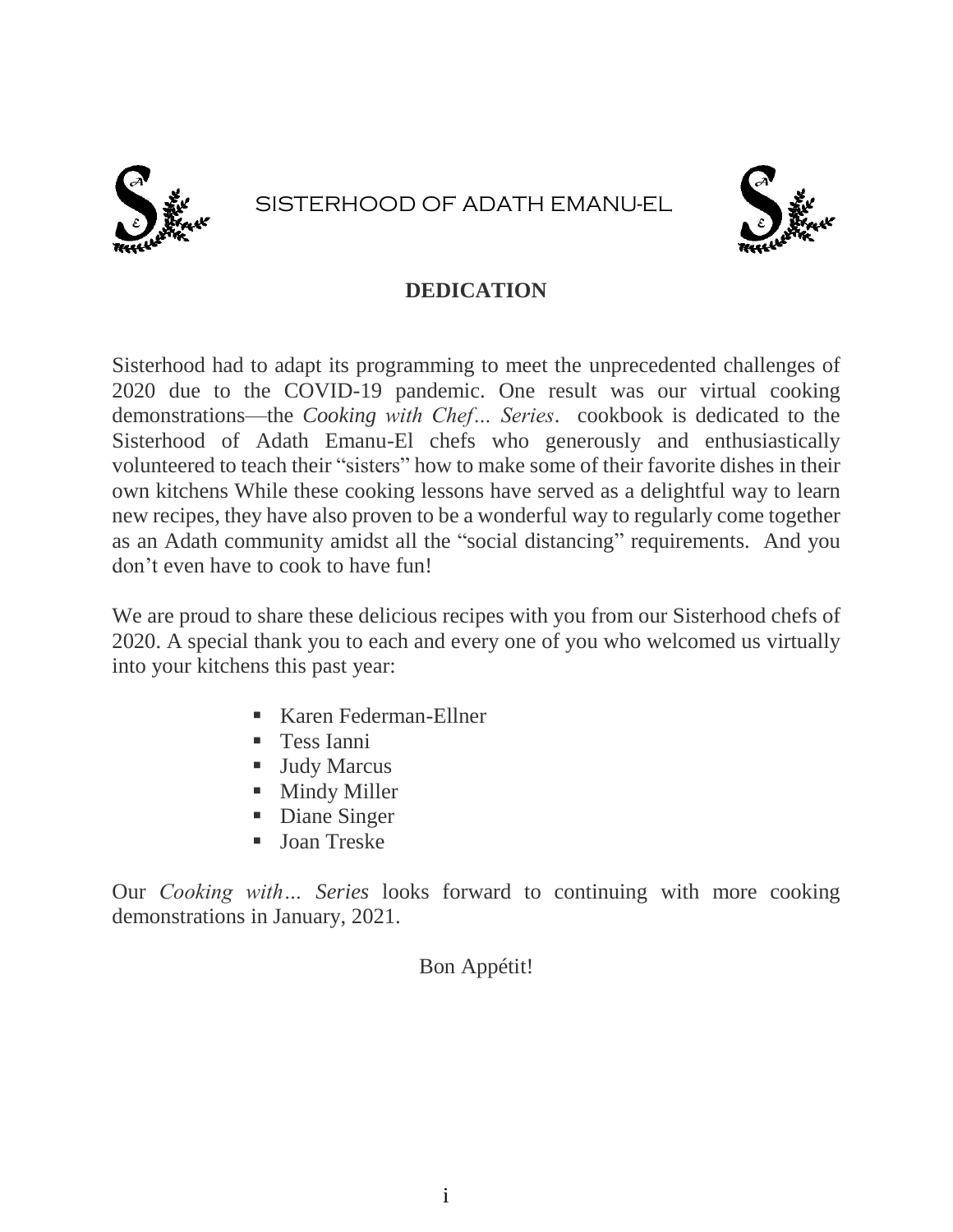# **INDEX**

|                                                 | Page |
|-------------------------------------------------|------|
| Apple Cinnamon Bourekas (Karen Federman-Ellner) | 1    |
|                                                 | 3    |
|                                                 | 4    |
|                                                 | 5    |
| Jewish Apple Cake (Judy Marcus)                 | 6    |
|                                                 | 7    |
| Pumpkin Biscotti (Karen Federman-Ellner)        | 8    |
| Sweet Noodle Kugel Recipe (Diane Singer)        | 9    |
| Sweet Potato Casserole (Joan Treske)            | 10   |
| Veggie Noodle Kugel Recipe (Diane Singer)       | 11   |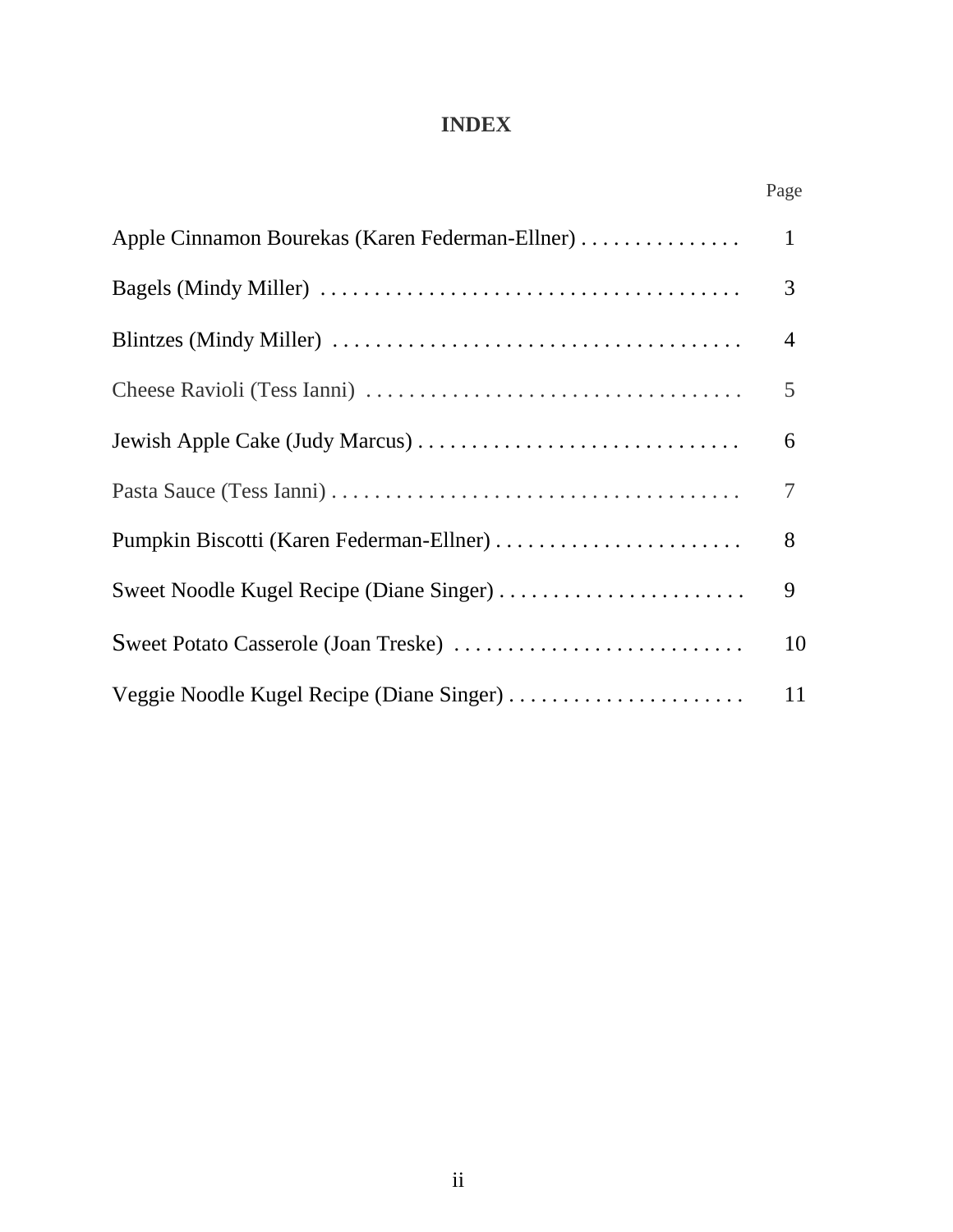## **APPLE CINNAMON BOUREKAS**

By: Karen Federman-Ellner

## **Ingredients:**

1 lb. baking apples Golden Delicious, Fuji, or Granny Smith cored and peeled 1/4 c brown sugar *(light or dark – your preference)* 1 tsp vanilla 1 tsp cinnamon divided *(1/2 tsp in filling and <sup>1</sup> /<sup>2</sup> tsp for topping)* 1/8 tsp salt 1 package filo dough *(if you can get the 8" or 9" x 14" sheets that is the easiest)* 1/2 c unsalted butter melted *(1 stick)* 2 tbsp sugar

# **Directions:**

1. Two hours before you begin, take your filo dough out of the freezer and let it defrost. You can also let it defrost overnight in the refrigerator, if you prefer.

2. Preheat your oven to 325 degrees. Cut the cored, peeled apples into very thin slices. Place the slices in a mixing bowl along with the brown sugar, vanilla, 1/2 tsp of cinnamon, and salt. Toss all ingredients with a spoon till the apple slices are evenly coated. Let them macerate for a few minutes so the apples become juicy and the sugar begins to dissolve.

3. Lightly dampen a kitchen towel (don't soak it!), and keep it with you as you work with the filo dough. *(Keep a sheet of plastic wrap with you as you work.)* Unroll your dough. Filo sheets come in different sizes, so you may need to cut your sheets to get the size you need. For each boureka, you want to create a double layer of filo dough that is about 4 inches wide and 14 inches long.

4. Folding a smaller filo sheet (8x14) in half lengthwise is the easiest way to form this double layer. If your filo sheets are larger, use scissors to cut the sheet in half lengthwise to make two rectangular pieces. Then, fold each piece in half lengthwise to create the double layer of filo you need.

5. Keep the unused filo sheets under the damp towel as you work to keep them from drying out. Filo is very delicate and prone to ripping, so if you've never worked with it before, be patient... rips will happen. It takes some time to get a feel for it.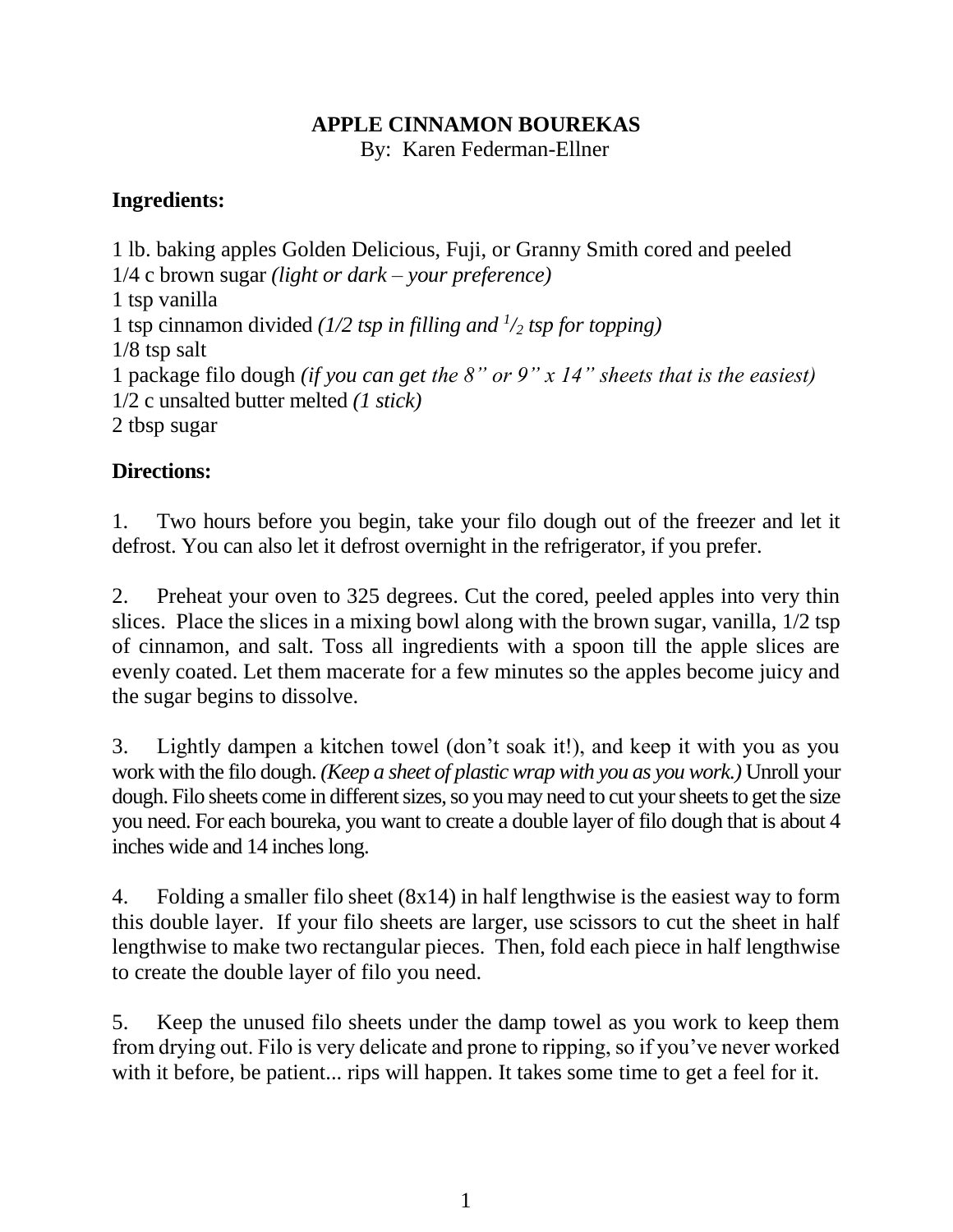#### **APPLE CINNAMON BOUREKAS** (con't)

6. Use a pastry brush to paint a thin layer of melted butter onto the surface of the double layer filo rectangle. Place a few slices of the apple filling in the lower left corner of the filo rectangle, following the left edge of the filo and fanning downward in a triangular shape. Fold the lower left corner of the rectangle up and over the apple filling to form a triangle of dough. Take the upper left and corner ????and fold it up and over, maintaining the triangular shape. Continue folding the filo in the same way you would fold a flag, till the entire strip is used up and a neat triangle pastry is formed.

7. Place the folded boureka on an ungreased baking sheet. Repeat process until all the filling is used up. You should end up with around 14-15 bourekas. You may need two baking sheets to fit all of the bourekas.

8. Brush each boureka with another thin layer of melted butter. Don't brush it on too heavy, or the bourekas will become very greasy. Just a light layer will do it.

9. In a small bowl, mix together 2 tbsp of sugar and 1/2 tsp of cinnamon. Sprinkle the cinnamon sugar over the top of the buttered bourekas. Place the bourekas on the middle rack of your preheated oven. Let them bake for 20-25 minutes till filo turns golden brown and the filling begins to bubble out in places. Serve warm.

*Note: Once cool, they can be lightly wrapped in plastic wrap. They can be reheated at 275 degrees for about 5 to 7 minutes or until the filling is warm and the filo is crunchy again.*

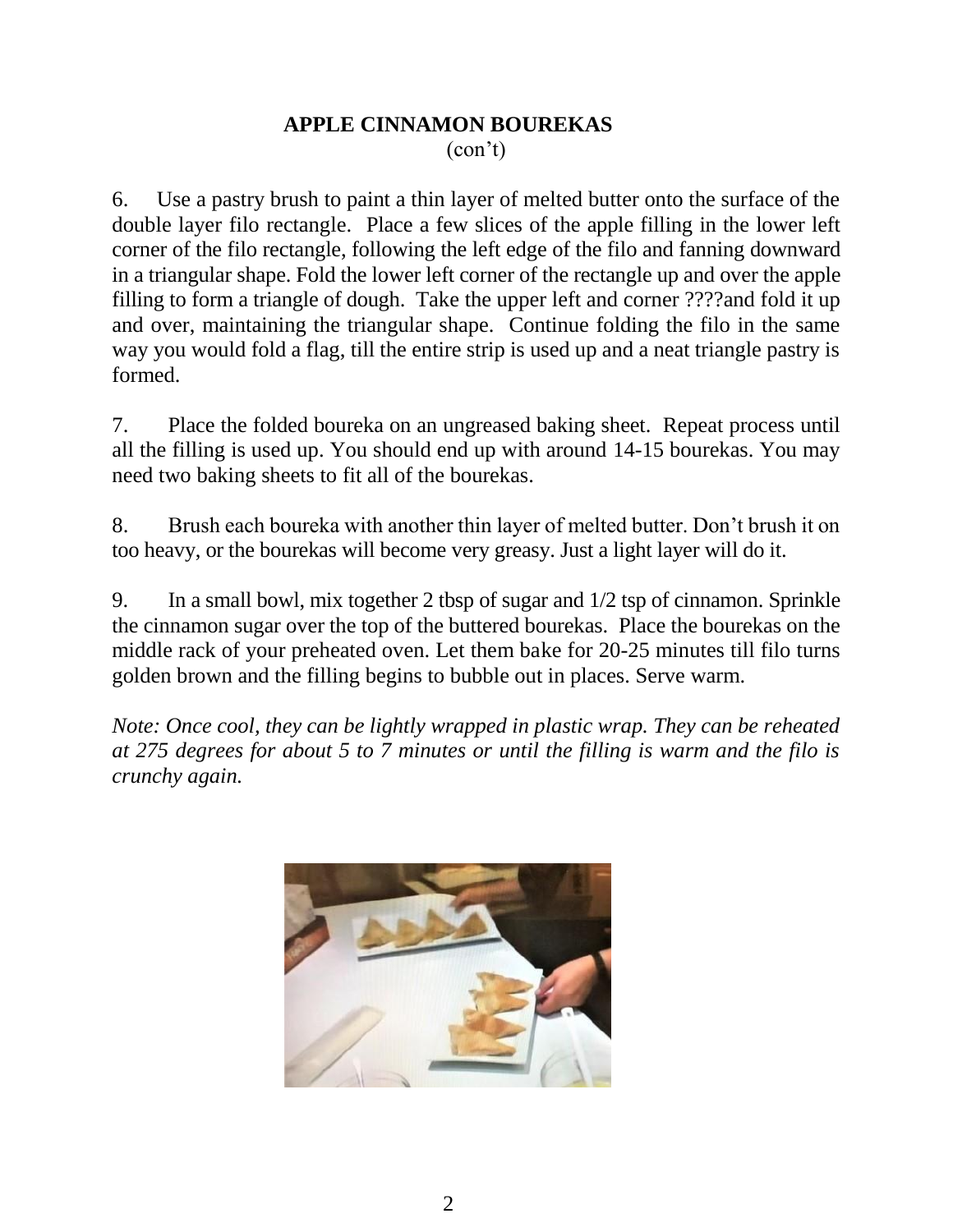## **BAGELS** By: Mindy Miller

#### **Ingredients**:

1 c self-rising flour 1/2 c non-fat Greek yogurt  $1egg$ 1 egg for egg wash Topping of your choice (e.g. sesame seeds, everything seasoning)



#### **Directions**:

1. Preheat oven to 350 degrees. Place flour in mixing bowl. In separate bowl, beat egg and then add yogurt to the egg. Pour wet ingredients into flour bowl and mix with fork until all incorporated. Knead 20 times in the bowl. Let sit for 30 minutes.

2. Boil water in large soup pot. Divide dough into 4 balls. Put your finger through the center of the ball and stretch dough to make bagel shape.

3. Place bagels gently into boiling water for 2 minutes (1 side) and 1 minute (other side). Remove and place on rack and blot dry with paper towel.

4. Place bagels onto a parchment paper lined baking sheet sprayed with Pam. Beat egg in small bowl. Egg wash the top of the bagels and sprinkle any topping of your choice. Bake for 22 minutes and then turn the oven up to 425 degrees and bake for 5 minutes or until top is brown.

#### **NOTE:**

\*If you can't find self-rising flour you can mix together: 1 cup flour, 1 1/2 tsp baking powder, 1/4 tsp salt.

\*If dough is sticky when forming balls, wet your hands or spray hands with Pam.

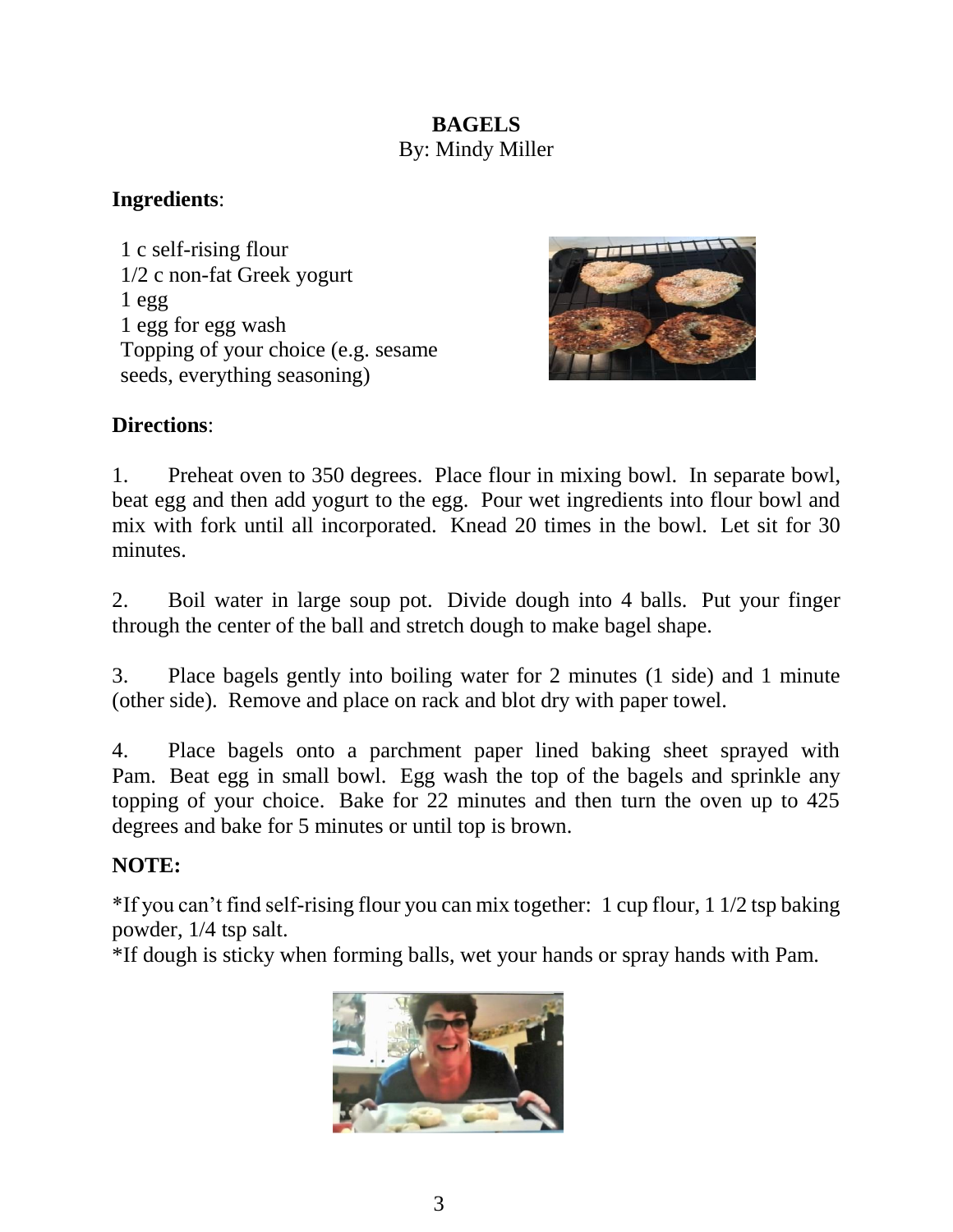#### **BLINTZES** By: Mindy Miller

## **Ingredients:**

# **Blintz Batter**:

**Blintz Filling:**

- 3 large eggs 1 c flour 1 c milk 1/4 c cold water 2 tbsp vegetable oil 1 tbsp sugar 1/2 tsp salt 1/4 tsp vanilla extract
- 14 oz farmers cheese 4 oz cream cheese 1 lemon zested 1 large egg 2 tbsp confectioners' sugar 1 pinch salt



## **Directions:**

1. Preheat oven to 325 degrees. Place 3 eggs, flour, milk, water, vegetable oil, sugar, salt, and vanilla extract in blender or mix with hand beater. Blend or beat until completely smooth, 1 or 2 minutes, scraping down sides as needed. Let batter sit at room temperature for 30 minutes.

2. Whisk together farmers cheese, cream cheese, lemon zest, egg, sugar, and salt in a mixing bowl. Mix together thoroughly. Cover and refrigerate.

3. Heat a 10-inch non-stick skillet over medium-high heat. Spray or brush lightly with vegetable oil. Pour in ¼ cup batter. Immediately swirl batter around to coat bottom of pan. Cook until surface looks dry, about 1 minute. Flip crepe over to briefly cook other side, about 30 second. Remove to plate. Repeat with the rest of batter. Stack crepes.

4. Spoon 2 to 3 tablespoons of filing onto the crepe, about an inch from edge nearest you. Fold edge over filling and flatten slightly. Fold in both sides, then roll up crepe into a small filled rectangle, ending with the seam on the bottom, creating a blintz.

5. Melt butter in skillet over medium heat. Cook the blintzes until golden brown on both sides, turning gently, about 2 minutes. Transfer to buttered/sprayed baking dish.

6. Bake in preheated oven to firm up the filing, about 12 minutes. Cool blintzes 10 minutes before serving.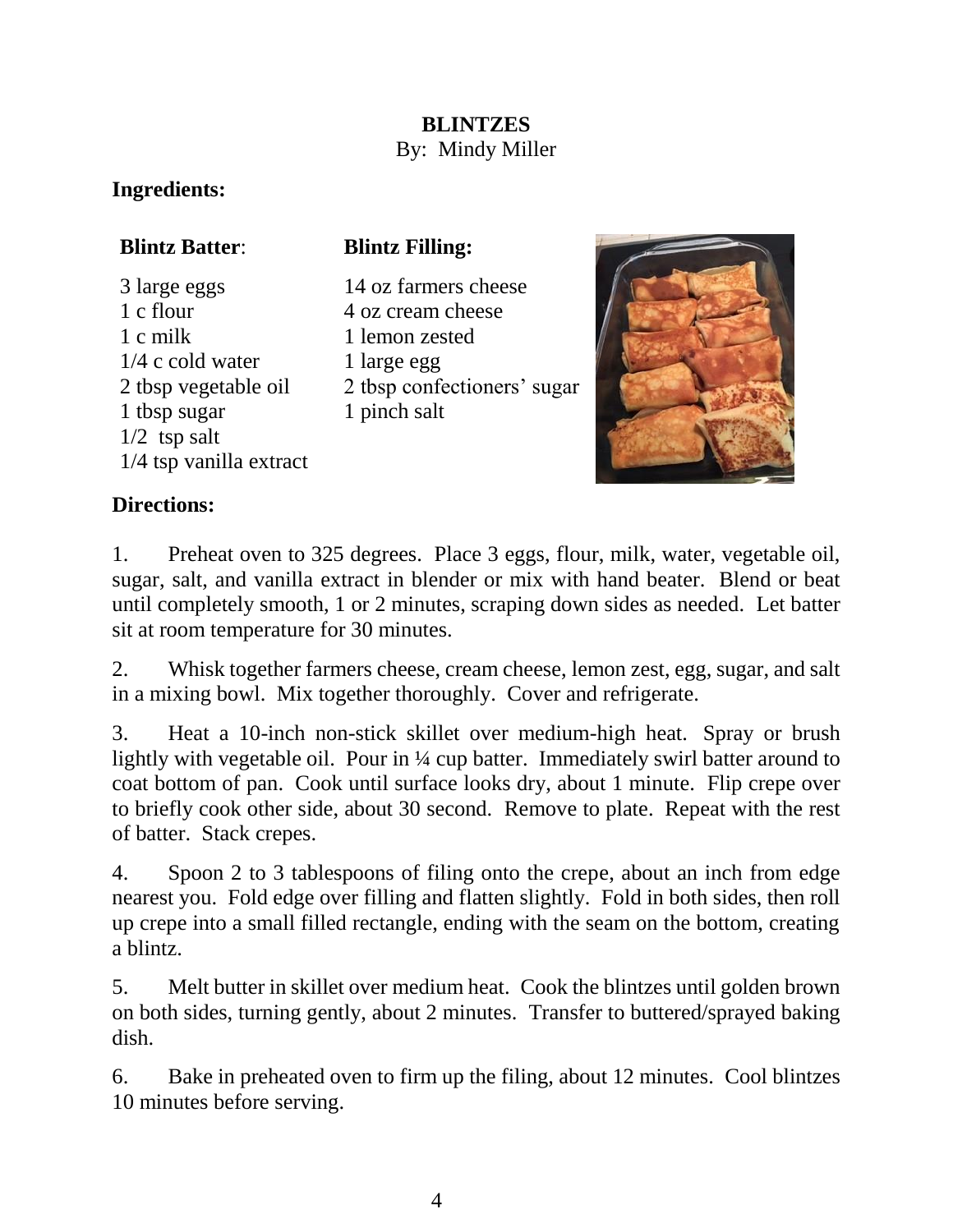#### **CHEESE RAVIOLI**

By: Tess Ianni

## I**ngredients**:

# **Pasta:**

**Filling:**

1-2 c semolina flour 1-2 c all-purpose flour 3 eggs 1-2 tbsp olive oil water extra flour for rolling

15 oz ricotta cheese 5 oz shredded parmesan cheese 5 oz c shredded asiago cheese 8 oz shredded mozzarella cheese 1 bunch fresh basil 2-4 garlic cloves minced salt pepper

# **Directions**:

1. Mix 1 ½ cups of each flour, eggs and water in a bowl until a dough forms. If dough is too sticky add more flour. Knead dough for 5 minutes. Let rest for ½ hour.

2. Mix all filling ingredients into a bowl and place in refrigerator until needed.

3. Divide dough in half. Flour surface and roll out half of the dough into a rectangle until dough is thin enough to see through. Using a round cookie cutter or glass, cut rounds of dough. Repeat with second half of dough.

4. Line up half of the rounds and place 1 tablespoon of filling into the center of each round. Dip your finger in a small bowl of water and wet the edges of the dough. Place a second round of dough on top and pinch or crimp with a fork the edges together to form the ravioli. Continue until all dough is used.

5. Bring a big pot of water and salt to a boil. Place the ravioli in batches in the boiling water until they float to the top. Continue boiling for 3-4 minutes until done.

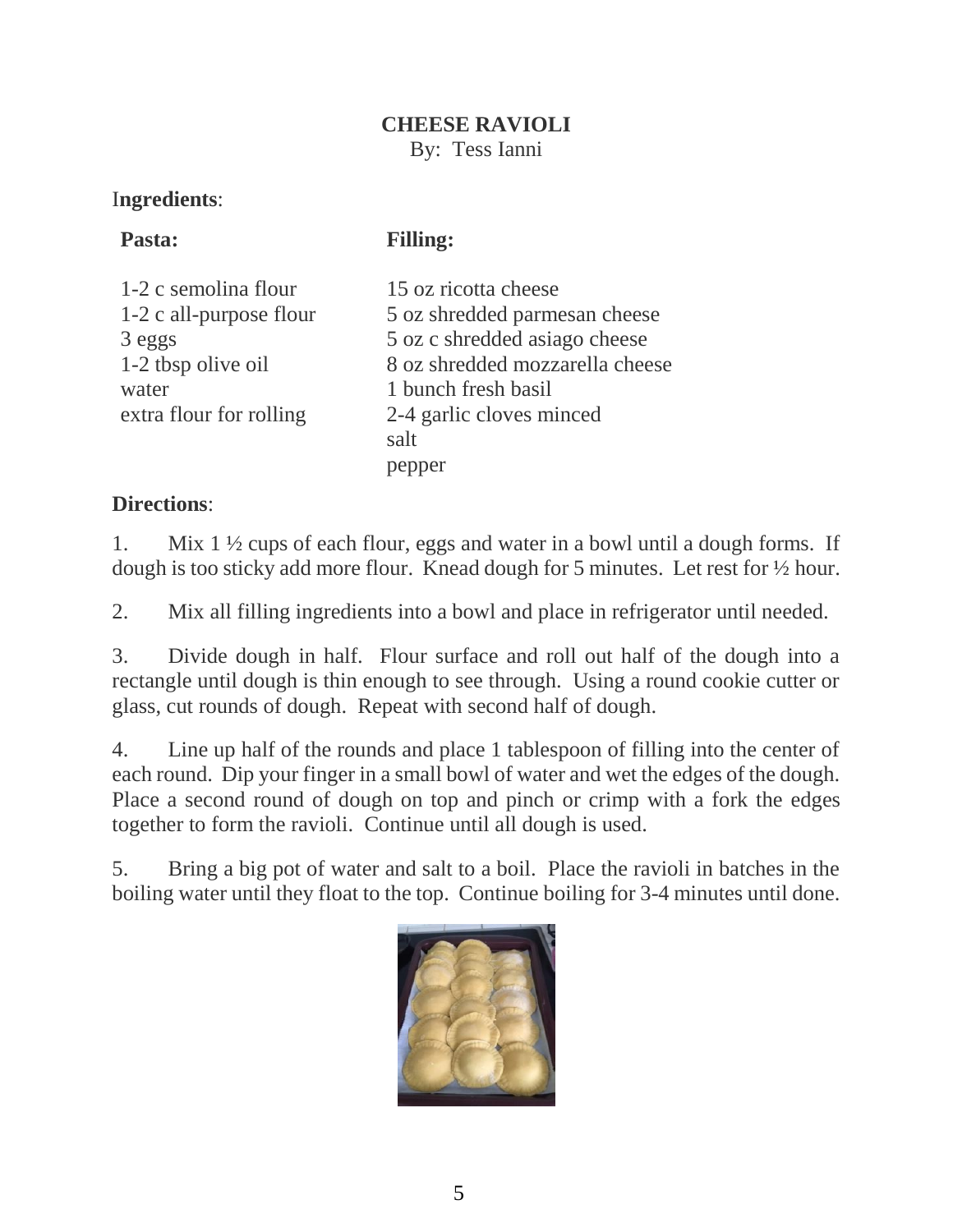#### **JEWISH APPLE CAKE**

By: Judy Marcus

## **Ingredients:**



5 large tart apples, i.e. Granny Smith 2 c sugar 1 c oil (vegetable, corn, peanut or canola) 4 eggs at room temperature  $\frac{1}{2}$  c orange juice  $2<sup>1</sup>/<sub>2</sub>$  tsp vanilla

3 tsp baking powder 3 c sifted flour\* (see note below for adjustment for gluten free) 5 tbsp sugar 2 tsp cinnamon Optional: powdered sugar and raisins

# **Directions:**

1. Preheat oven to 350 degrees. In advance, peel, core and slice apples into thin slices. Soak apples in cold water to prevent from turning brown. Set aside.

2. In a separate small bowl, mix 5 tablespoons of sugar together with the cinnamon and set aside. Use electric mixer to blend sugar and oil. Then add eggs, one at a time. Add orange juice, then vanilla. Add flour and baking powder, slowly, to mixing bowl. Mix well.

3. Drain and blot the apples (add raisins if desired). Spray baking pan with Baker's Joy or coat pan with shortening. Pour half of the batter into a tube pan. Sprinkle some of the cinnamon, sugar mixture on to the batter. Add layer of drained apples and sprinkle more cinnamon & sugar mixture on the layer of apples. Add the remaining batter. Repeat same steps... layer of cinnamon mixture, apples and more cinnamon mixture. For this layer, nicely arrange apples on the batter as this is what will be visible when finished baking.

4. Bake at 350 degrees for 75 minutes. Check the cake for doneness after 75 minutes. If toothpick shows cake is not done, return the cake to the oven. Check again after 5 minutes. When cake is done, remove from the oven and place on a cooling rack.

5. Wait for at least 15 minutes before removing cake from the pan. You can wait longer, even overnight. When ready to remove from tube pan, separate tube section with the cake from the outer pan. Then flip onto a plate. Cake should easily settle onto the plate. The side with the apples should be "face up." When cooled, sprinkle with powdered sugar if desired.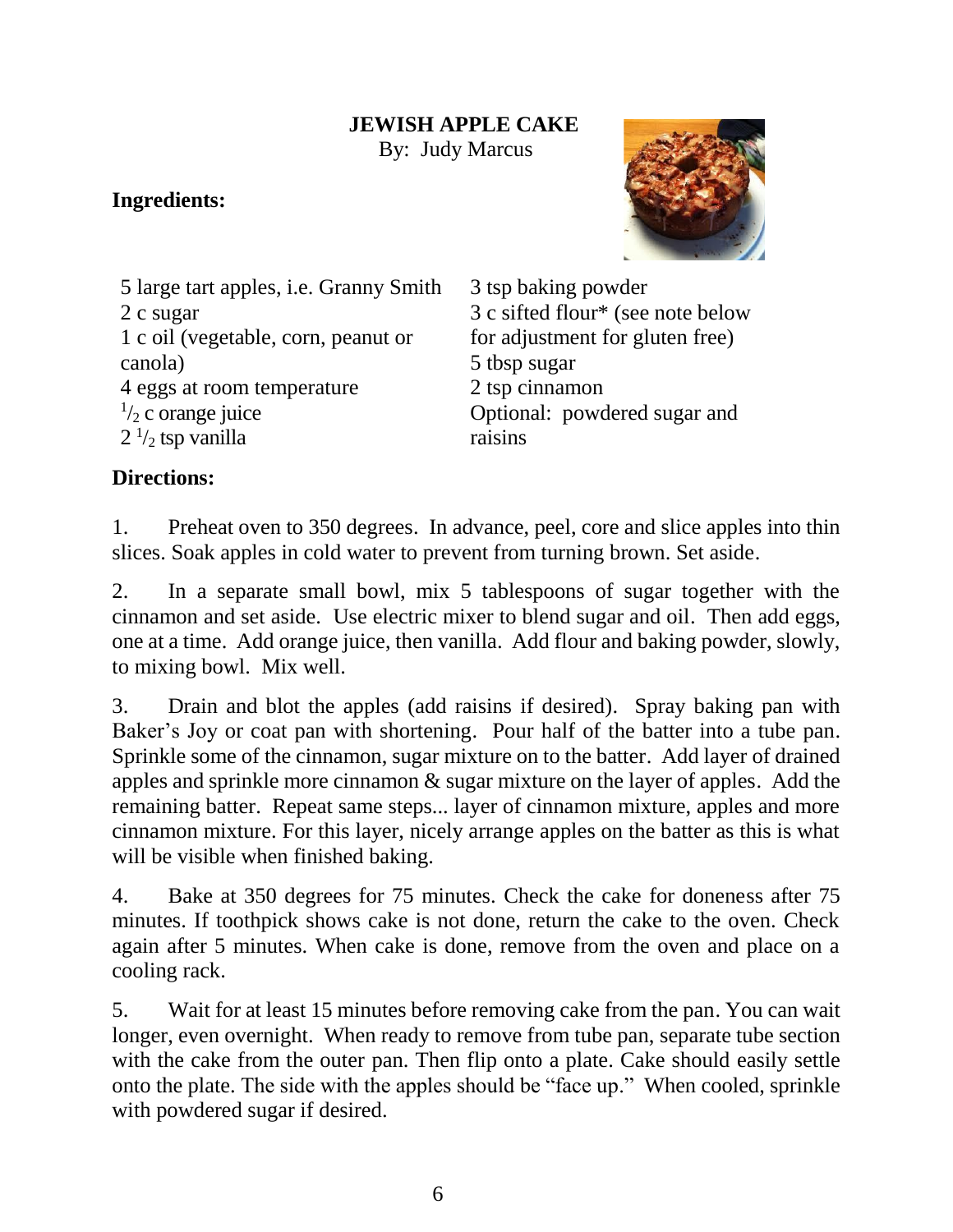## **PASTA SAUCE** By: Tess Ianni

#### I**ngredients**:

28 oz can crushed tomatoes 1 can tomato paste 1 tbsp sugar 2-4 cloves minced garlic 1 diced onion 1 diced red bell pepper dry red wine (optional) olive oil grated/shredded parmesan fresh/dried basil oregano parsley salt pepper



# **Directions:**

1. Heat the olive oil over high heat until it shimmers. Sauté the onions and red pepper, stirring frequently, until they soften and shine (about three minutes). The onions should sizzle and hiss as they cook. Add the garlic. Stir to combine. This prevents the garlic from burning. Cook an additional two minutes. Add the basil, oregano, parsley salt, pepper and sugar. Stir, cook for about a minute. Add the tomato paste and stir, cook for about a minute.

2. Add the crushed tomatoes. Scrape the bottom of the pan to remove any stuck on bits. Reduce heat to low. Stir in 1/4 cup dry red wine or water. If the sauce seems too thick, add additional wine or water.

3. Allow sauce to simmer for 10 minutes to up to one hour. If simmering for longer, stir the sauce occasionally and add additional water as needed to keep the sauce at the correct consistency. Serve with parmesan cheese.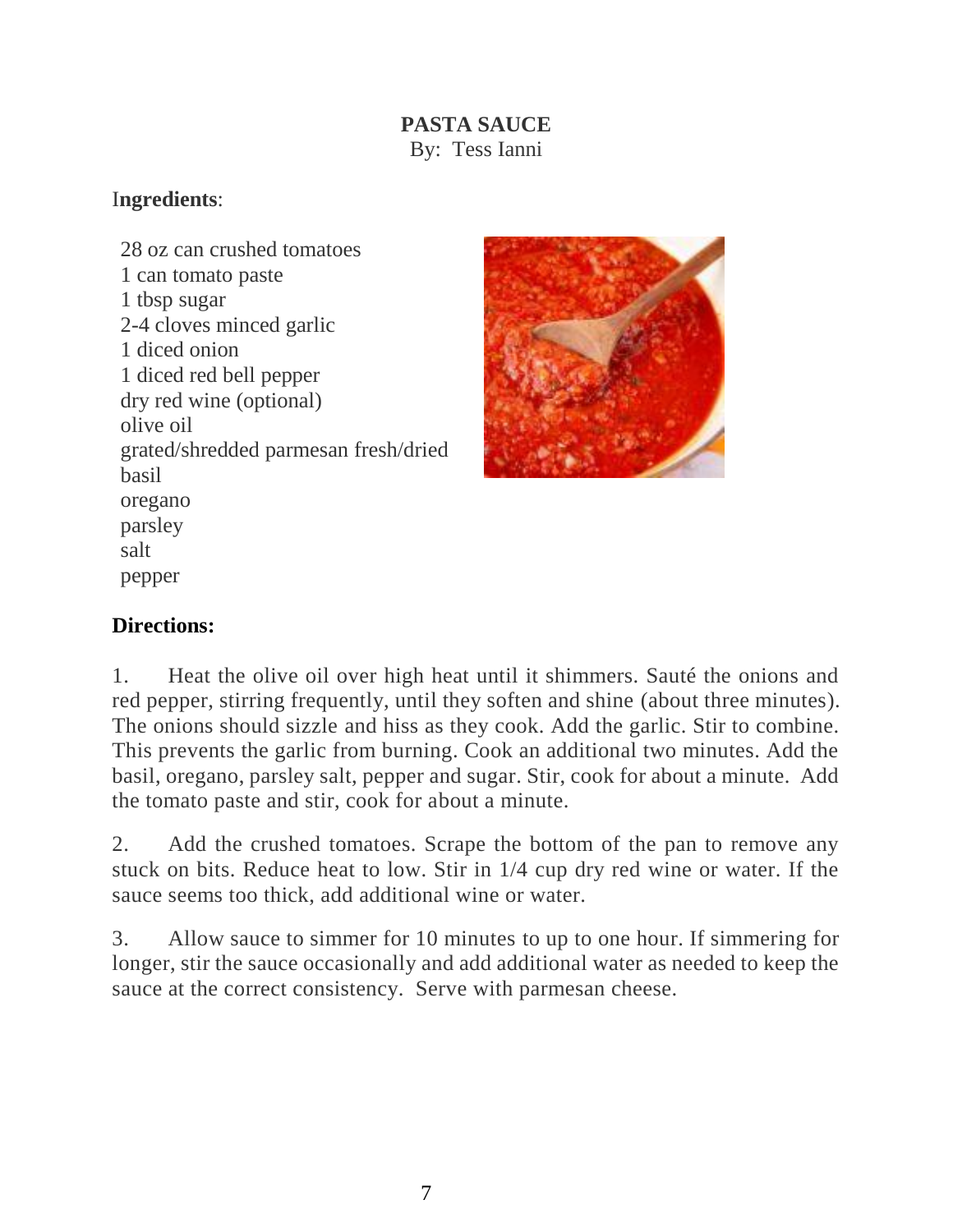# **PUMPKIN BISCOTTI**

By: Karen Federman-Ellner

## **Ingredients:**

2/3 c sugar

ginger

4 tbsp butter, softened

1 1/4 tsp pumpkin pie spice OR ¾ tsp cinnamon plus  $\frac{1}{4}$  tsp nutmeg and  $\frac{1}{4}$  tsp

3/4 tsp cinnamon (additional)

1 1/2 tsp baking powder



1 large egg, room temp 1/2 c pumpkin puree (canned pumpkin puree NOT pumpkin pie filling) 2 c unbleached all-purpose flour OR Measure for Measure Gluten Free flour

OPTIONAL: 1/2 cup mini chocolate chips and coarse sparkling sugar

# 1/2 teaspoon salt

# **Directions:**

- 1. Preheat oven to 350 degrees. Line a large baking sheet (about 18 x 13) with parchment paper.
- 2. In a medium sized mixing bowl, beat the softened butter, sugar, spices, baking powder, and salt until the mixture is smoot and creamy. Beat in the egg and pumpkin puree.
- 3. Using mixer's low speed, add flour, mixing until smooth. The dough will be sticky. Don't overmix. If adding chocolate chips, do it now and gently fold in.
- 4. Scoop half the dough on one side of the baking sheet (long way) and the other half on the other side. Shape into two logs about  $10'' \times 2 \frac{1}{2}$ . Pat the logs into long rectangles and smooth the tops and sides. If necessary, you can use a wet bowl scraper (spatula).
- 5. Sprinkle the tops of the logs with coarse white sparkling sugar and/or cinnamon-sugar, if desired. Pressing it in gently.
- 6. Bake the dough for 25 minutes. Gluten free, bake for 30 minutes. Remove from oven. Reduce oven temperature to 325. Wait 5 minutes, then use a sharp knife to cut the log crosswise into 1/2" slices. Cut straight through to get them as even as possible, so that they dry out uniformly.
- 7. Once cut spread them out a little, so that they dry out evenly on both sides. Return them to the oven for 30 to 35 minutes, depending on your preference. They will still feel a little soft in the middle.
- 8. Turn off the oven and crack the door. Let the biscotti cool in the oven. Remove when cool. Store in an airtight container at room temperature for several days; or freeze, well-wrapped, for longer storage.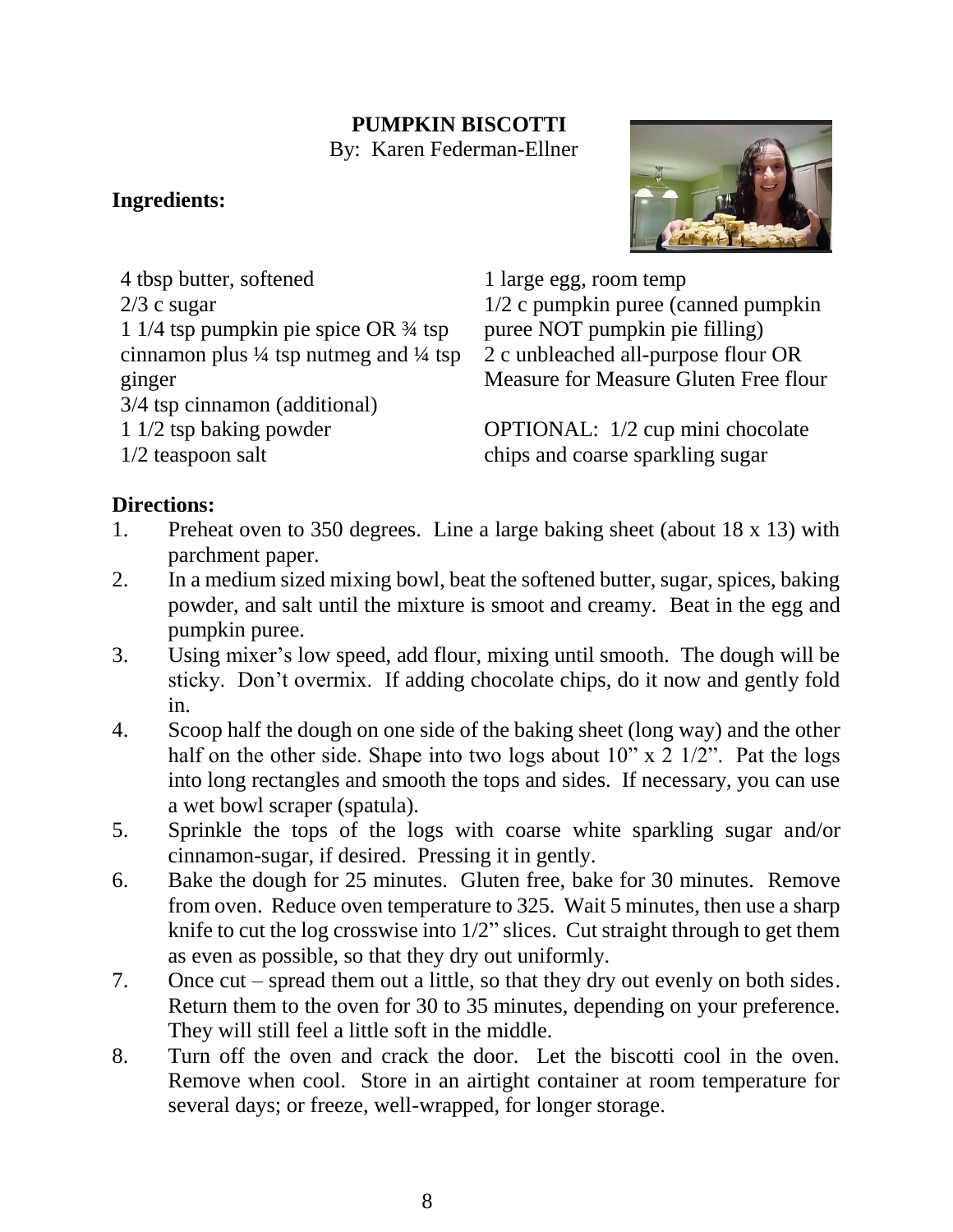## **Sweet Noodle Kugel Recipe (My Mother's and Probably a lot of our Mothers!)** By: Diane Singer

#### **Ingredients:**

1/2 lb. fine or wide egg noodles, cooked & drained 8 oz cream cheese 1 c sugar 8 eggs 1 pt. sour cream ¼ lb. margarine, melted 1 tsp. vanilla



Topping (optional) Cinnamon & sugar mixture

#### **Directions:**

1. Pre-heat the oven to 350 degrees. Grease a 9 x 13 pan.

2. Cook the noodles according to the directions on the package. Spread the cooked noodles in the greased 9 x 13 pan.

3. Using a mixer, blend the cream cheese & sugar. Add the eggs, one at a time, and then add the remaining ingredients.

4. Pour the mixture over the noodles. Do not stir! Bake at 350 degrees for 1 hour. (Use a knife to test if done)

5. Sprinkle the topping on the kugel, either while warm or cooled down.

Use as a side dish. It may be served warm or cold. The quantity depends on the size of the pieces you cut  $(16+)$ .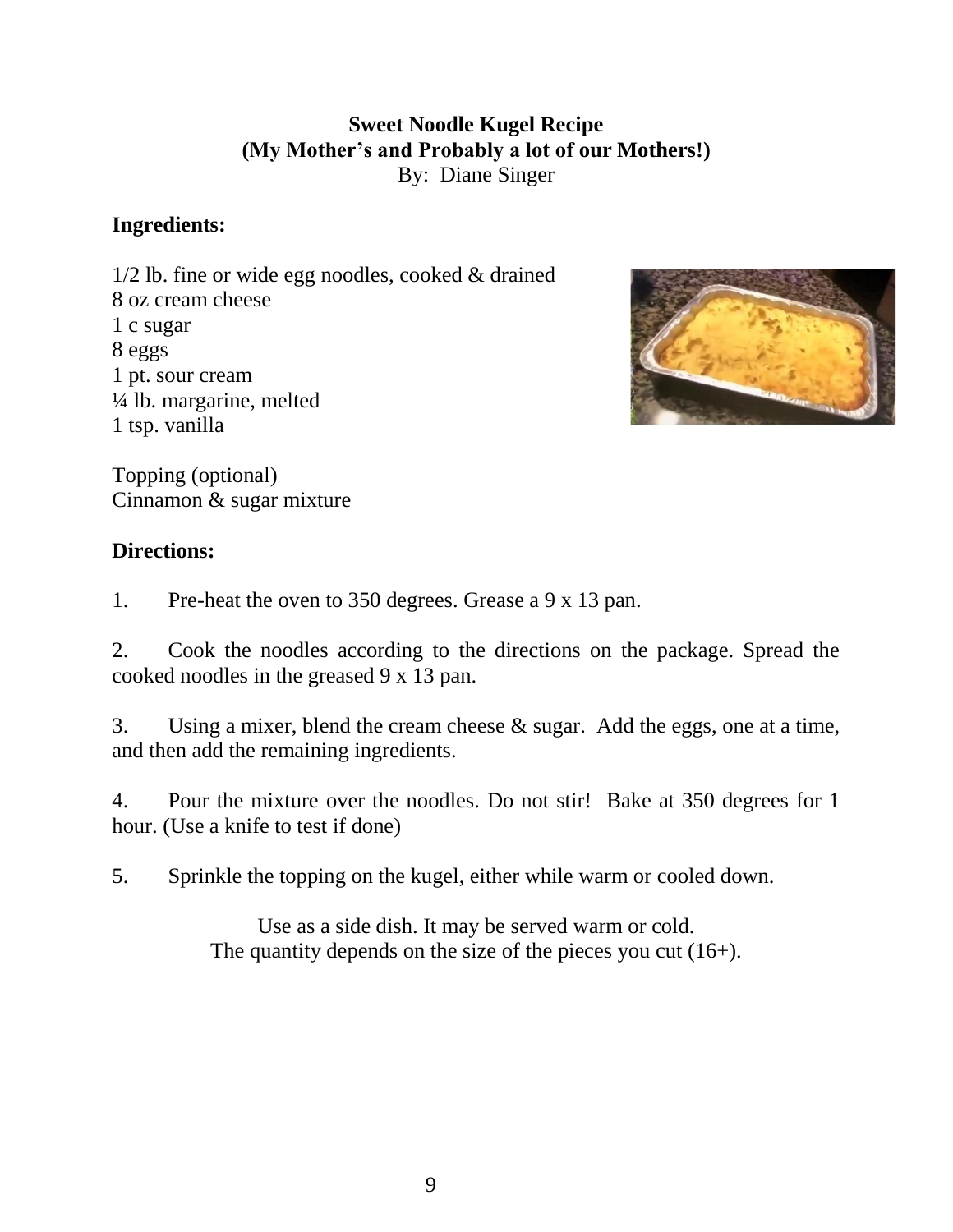#### **SWEET POTATO CASSEROLE** By: Joan Treske

#### **Ingredients:**

4 sweet potatoes 1/2 c maple syrup 1/2 c orange juice pecans or marshmallows for the topping optional ingredients: vanilla or bourbon



#### **Directions:**

1. Preheat oven to 325 degrees. Put a pot of water on the stove and bring to a boil.

2. Cut off a small portion of the ends of the unpeeled sweet potatoes and place in boiling water and boil until the skins loosen. Place sweet potatoes into a colander and run cold water over the potatoes and allow to cool.

3. Once cool, slid the skins off the potatoes and discard (or put in your compost pile). Put the potatoes in a mixing bowl and mash on low speed. Add approximately 1/2 cup of maple syrup and 1/2 cup of orange juice. Continue to blend with your mixer. Pour blended ingredients into a sprayed casserole dish

4. Add pecans to the top for a vegan casserole. Add marshmallows to the top for a non-vegan casserole.

5. Bake for 30 minutes. (If using marshmallows bake for 20 minutes and then add the marshmallows the last 10 minutes.)

*This recipe freezes very well - If planning on freezing: -do not bake the potatoes -add the pecans or marshmallows when baking and ready to serve.*